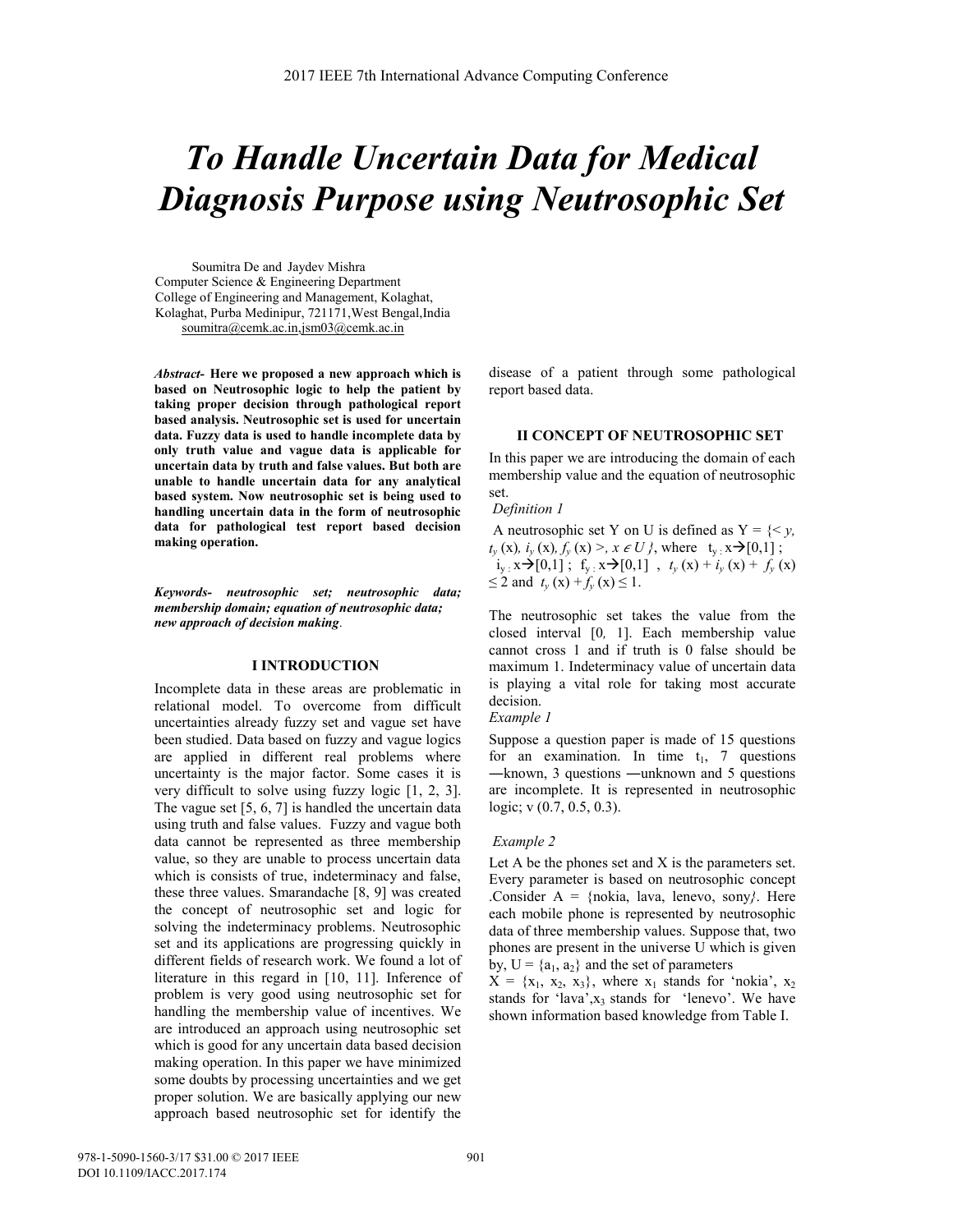| Neutrosophic<br>set and<br>parameter | Data Representation<br>of Neutrosophic |
|--------------------------------------|----------------------------------------|
| A(nokia)                             | $\leq a_1, 0.5, 0.48, 0.35$ .          |
|                                      | $\langle a_2, 0.4, 0.6, 0.5 \rangle$   |
| A(lava)                              | $\langle a_1, 0.8, 0.02, 0.1 \rangle$  |
|                                      | $\langle a_2, 0.7, 0.52, 0.2 \rangle$  |
| A(lenevo)                            | $\langle a_1, 0.3, 0.5, 0.65 \rangle$  |
|                                      | $<$ a <sub>2</sub> , 0.6, 0.1, 0.3 >   |

## Table I. **Neutrosophic data representation of three mobile phones.**

## **III NEW APPROACH FOR DECISION MAKING USING NEUTROSOPHIC LOGIC**

 *Method 1* 

- *Step 1.* If  $t \ge 2f$  and  $t \ge i$ , Then the result is positive (+ve)
- *Step 2.* If  $t + f \leq 1$  and  $t \leq f$ , Then consider the i value within the Step 2.
- *Step 2.1.* If difference of  $(t, i)$  < difference of  $(i,f)$ , then the result is positive $(+ve)$
- *Step 2.2.* If difference of  $(t, i)$  = difference of  $(i, f)$ , then ignore the result for decision.
- *Step 3.* If  $t + f \leq 1$  and  $t > f$  and  $i \leq avg$ , of i of each column, Then the result is positive  $(+ve)$ .

# *Problem 1*

.

We have applied the method 1 on a patient who is suffering from high fever. We have several pathological laboratories report of a patient to find the actual status of the diseases for which high fever came. Finding the proper disease is a challenging work for the patient. We have used neutrosophic logic based data for disease identifying operation.

## *Problem Data of a Patient*

|                | Patient suffering from high fever |              |               |                |  |  |
|----------------|-----------------------------------|--------------|---------------|----------------|--|--|
| Lab            | Leukemia                          | Cancer       | Dengue        | Dialysis       |  |  |
| $L_1$          | < 6, 12, 30                       | < 58, 01, 40 | < 50, 15, 43  | < 48.17.50     |  |  |
| L <sub>2</sub> | < 57, .05, .40                    | < 49,02,50   | < 56, 03, 40  | < 56, 03, 40   |  |  |
| L <sub>3</sub> | < 48, 10, 50                      | < 50, 15, 42 | < 70, 01, 25  | < 64, 02, 32>  |  |  |
| $L_4$          | < 40, 20, 30                      | < 61, 20, 30 | < 65, 12, 30> | < 72, .01, .22 |  |  |
| $L_5$          | < 45, 11, 50                      | < 45, 16, 40 | < 45, 16, 44> | < 46, 20, 50   |  |  |
|                |                                   |              |               |                |  |  |

## Table II. **Problem data**

*Solution* 

|                 | Patient suffering from high fever   |                                     |                                                                 |                          |  |  |
|-----------------|-------------------------------------|-------------------------------------|-----------------------------------------------------------------|--------------------------|--|--|
|                 |                                     |                                     |                                                                 |                          |  |  |
| Lab             |                                     |                                     |                                                                 |                          |  |  |
|                 | Leukemia                            | Cancer                              | Dengue                                                          | Dialysis                 |  |  |
| $L_1$           | $t>=2f$ ;                           | $trf$ :                             | $t > f$ ;                                                       | $t < f$ :                |  |  |
|                 | $.60>=.30$                          | .58 > .40                           | .5 > .43                                                        | .48 < 0.50               |  |  |
|                 | $(+ve)$                             | $i<$ avg. $i$ ;                     | i <avg. i<="" td=""><td><math>d(.48,.17)=.31</math></td></avg.> | $d(.48,.17)=.31$         |  |  |
|                 |                                     | .01< 108                            | .15 < 0.094                                                     | $d(.5,.17)=.33$          |  |  |
|                 |                                     | $(+ve)$                             | $(-ve)$                                                         | .31 < .33                |  |  |
|                 |                                     |                                     |                                                                 | $(+ve)$                  |  |  |
| $\mathcal{L}_2$ | $\triangleright f$ :                | $t < f$ ;                           | $t \geq f$ ;                                                    | $t > f$ :                |  |  |
|                 | .57 > .40                           | .49 < 50                            | .56 > 40                                                        | .56 > .4                 |  |  |
|                 | $i$ <avg. <math="">i;</avg.>        | $d(.49,.02)=.47$                    | $i$ savg. $i$ ;                                                 | $i$ savg. $i$ ;          |  |  |
|                 | .05< 116                            | $d(.5,.02)=.48$                     | .03 < 0.094                                                     | .03<0.086                |  |  |
|                 | $(+ve)$                             | .47 < .48                           | $(+ve)$                                                         | $(+ve)$                  |  |  |
| $L_3$           | $t < f$ :                           | $(+ve)$<br>$t>f$ :                  | $t>=2f$ :                                                       | $t>=2f$ :                |  |  |
|                 | .48 < 0.50                          | .5 > .42                            | $.7 \ge 0.25$                                                   | $.64 \ge 0.32$           |  |  |
|                 | $d(.48,.1)=3$                       | $i<$ avg. $i$ ;                     | $(+ve)$                                                         | $(+ve)$                  |  |  |
|                 | $d(.5,.1)=.4$                       | .15< 108                            |                                                                 |                          |  |  |
|                 | .38 < 4                             | $(-ve)$                             |                                                                 |                          |  |  |
|                 | $(+ve)$                             |                                     |                                                                 |                          |  |  |
| $L_4$           | t>f:                                | $t>=2f$ :                           | $t>=2f$ ;                                                       | $t>=2f$ :                |  |  |
|                 | .40 > .30                           | $.61 \ge 30$                        | $.65 \ge 0.3$                                                   | $.72 \ge 0.22$           |  |  |
|                 | $i$ <avg. <math="">i;</avg.>        | $(+ve)$                             | $(+ve)$                                                         | $(+ve)$                  |  |  |
|                 | .2 > 116                            |                                     |                                                                 |                          |  |  |
|                 | $(-ve)$                             |                                     |                                                                 |                          |  |  |
| $L_5$           | t≤f;                                | $trf$ :                             | $\overline{\triangleright}$ f;                                  | $t < f$ ;                |  |  |
|                 | .45 < 5                             | .45 > .40                           | .45 > .44                                                       | .46 < 50                 |  |  |
|                 | $d(.45,.11)=.34$<br>$d(.5,.11)=.39$ | i <avg. i;<br="">.16&lt; 108</avg.> | $i$ savg. $i$ ;<br>.16 < 0.094                                  | $d(.46,.2)=.26$          |  |  |
|                 | .34 < .39                           | $(-ve)$                             | $(-ve)$                                                         | $d(.5,.2)=3$<br>.26 < .3 |  |  |
|                 | $(+ve)$                             |                                     |                                                                 | $(+ve)$                  |  |  |
|                 |                                     |                                     |                                                                 |                          |  |  |
|                 | Total:                              | Total:                              | Total:                                                          | Total:                   |  |  |
|                 | $4 (+ve)$                           | $3 (+ve)$                           | $3 (+ve)$                                                       | $5 (+ve)$                |  |  |
|                 | $1(-ve)$                            | $2(-ve)$                            | $2(-ve)$                                                        | $0(-ve)$                 |  |  |
|                 |                                     |                                     |                                                                 |                          |  |  |

## Table III. **Solution process**

As per the solution approach we got 4 different sets of result as per diseases are concerned. We got maximum number of positive results for dialysis disease .So the patient is suffering from high fever due to dialysis disease.